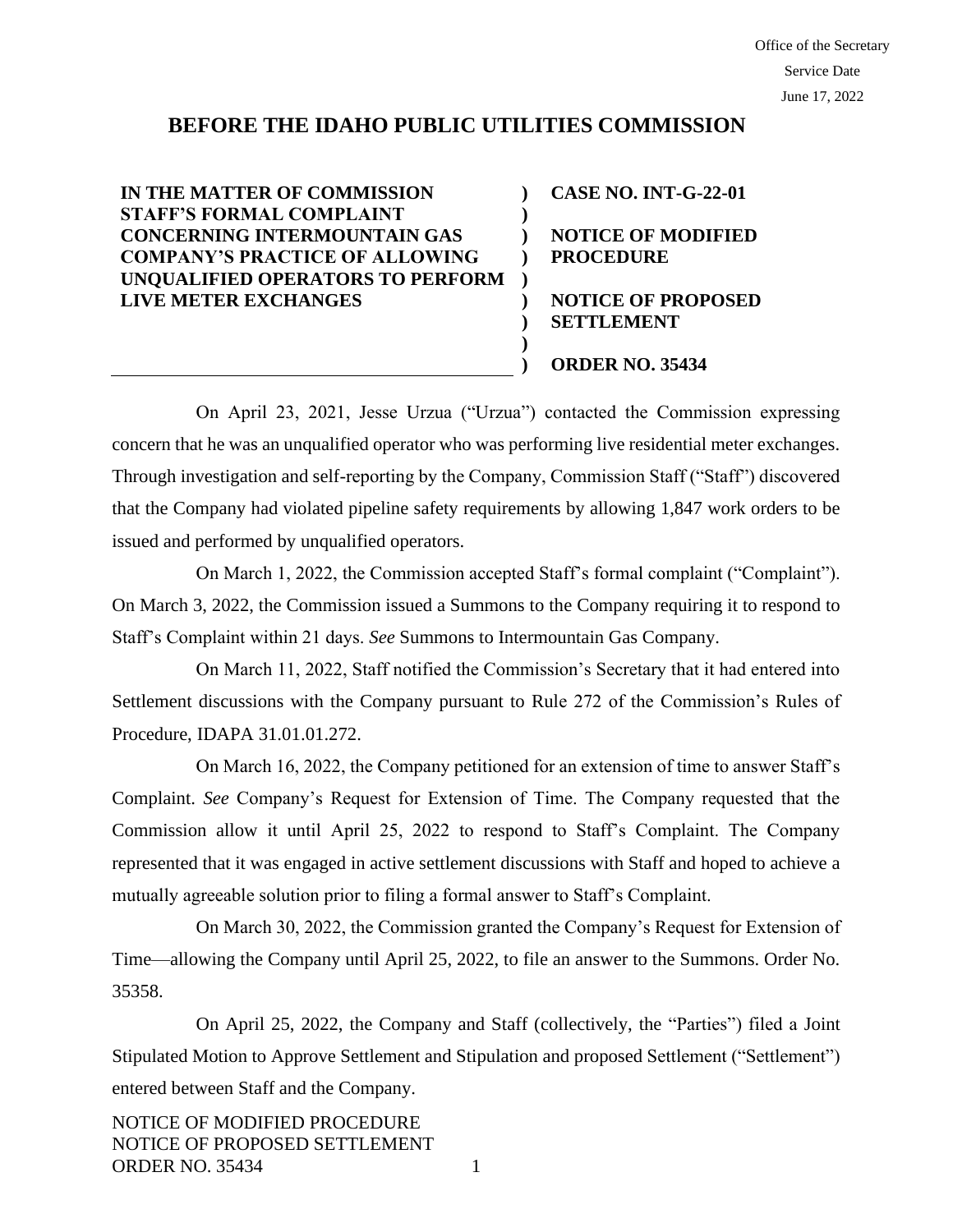We now issue this Notice of Proposed Settlement and Notice of Modified Procedure, establishing a public comment deadline and a Parties' reply deadline.

# **BACKGROUND**

During February and March 2022, the Parties worked together and engaged in multiple settlement conferences. During those conferences, the Parties discussed the issues concerning the Company's practices of allowing unqualified operators to perform live meter exchanges and possible solutions to prevent future occurrences. The Parties came to mutually agreeable terms on a solution that ensures these issues do not occur again plus interim measures the Company will incorporate to ensure compliance. Accordingly, the proposed Settlement was produced.

# **NOTICE OF PROPOSED SETTLEMENT**

YOU ARE HEREBY NOTIFIED that the Settlement proposed an overarching solution that envelopes and revises the Company's internal practices. The Settlement involves several action items with the highlight being the revision of the Company's OPS 800 – Operator Qualification Plan. In addition, the Company has agreed to file quarterly safety audit reports to verify the number of safety incidents in any quarter. The Parties anticipate this process will help the Commission track the Company's progress and ensure that its newly implemented procedures are reducing the number of safety violations. The Company committed to implementing several policies, procedures, and plans through its departments to not only notify all personnel of safety requirements, but also to update the training of required personnel to ensure safety compliance. Relevant issues addressed in the Settlement are summarized below:

- **1. Training, quarterly audits, and other actions.** The Company agrees to implement the following action items:
	- a. Evaluate and decide which department will be responsible for Operator Qualifications. Specify roles under which the MDU Utilities Group (the Company's parent) will adhere.
	- b. Align the requirements of each Covered Task<sup>1</sup> to coincide with Service Technician work orders and conduct and file quarterly audits.
		- i. The Company agrees to perform quarterly audits of service orders to ensure that Service Technician Apprentices and Service Technicians are qualified to perform

NOTICE OF MODIFIED PROCEDURE NOTICE OF PROPOSED SETTLEMENT ORDER NO. 35434 2 <sup>1</sup> The Safety & Technical Training department is developing the list of Covered Tasks required to perform Service Technician and Service Technician Apprentice work orders.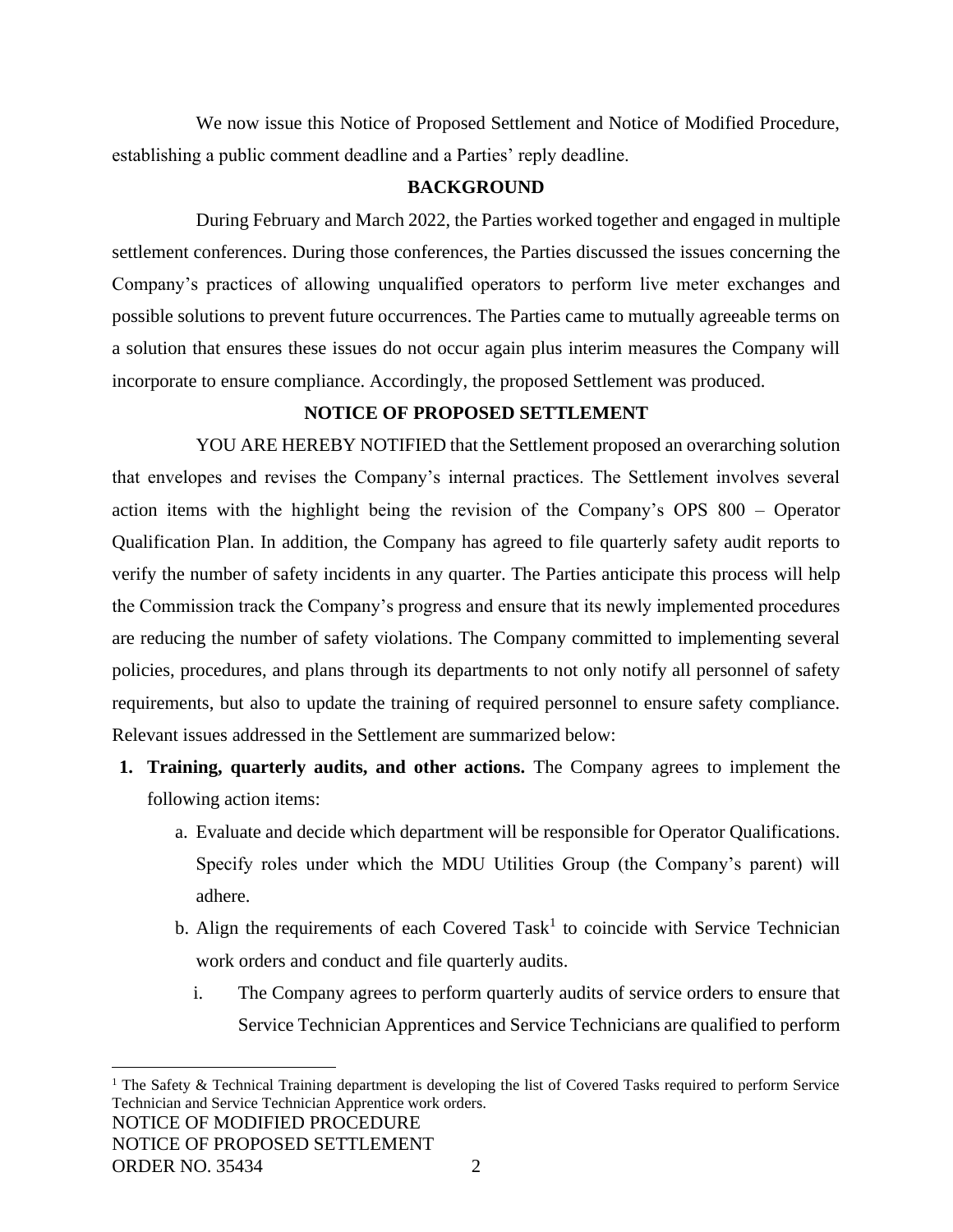the work associated with the service orders. The first quarterly audit will include the period immediately following the conclusion of the Company's initial audit on June 23, 2021 through June 30, 2022. The results of this audit will be provided to Staff no later than August 29, 2022. The results of subsequent quarterly audits will be provided to Staff no later than 30 days after the last day of the preceding quarter. Instances of noncompliance identified in the quarterly reports may be subject to penalty under *Idaho Code* § 61-712A.

- ii. These quarterly audits will continue until the issue can be resolved by computer software that ensures work orders are assigned only to qualified service technicians. However, the Company may request that the Commission terminate its obligation to conduct quarterly audits either 1) after two consecutive quarters that indicate zero violations related to the qualifications of Service Technicians or 2) at any time beginning 24 months after the effective date of an order approving this Settlement.
- c. Update, maintain, and provide annual training to the Company's supervisors, focusing on Covered Tasks.
- d. Further define 'Expired' and establish procedures for supervisors to follow if an Employee—anyone employed by the Company who performs Covered Tasks—has expired qualifications.
	- i. The definition of 'Expired' will be included in the OPS 800 Operator Qualification Plan revisions and the Company's supervisor training.
- e. Establish an annual Operator Qualification and OPS procedure calendar for supervisor reference and support.
- f. Establish a firm deadline for Performance Evaluations to be completed once Computer Based Training ("CBT")/Classroom training has been completed. Lock-down Performance Evaluations will be blocked or not allowed until CBT/Classroom training has been completed.
- g. Pursue additional hierarchical review of Operator Qualifications. Example: Regional Director can review District Manager staff and below.
- h. Develop and review Energy WorldNet CBT modules and incorporate with MDU Utilities Group trainings modeled after OPS Procedures.

NOTICE OF MODIFIED PROCEDURE NOTICE OF PROPOSED SETTLEMENT ORDER NO. 35434 3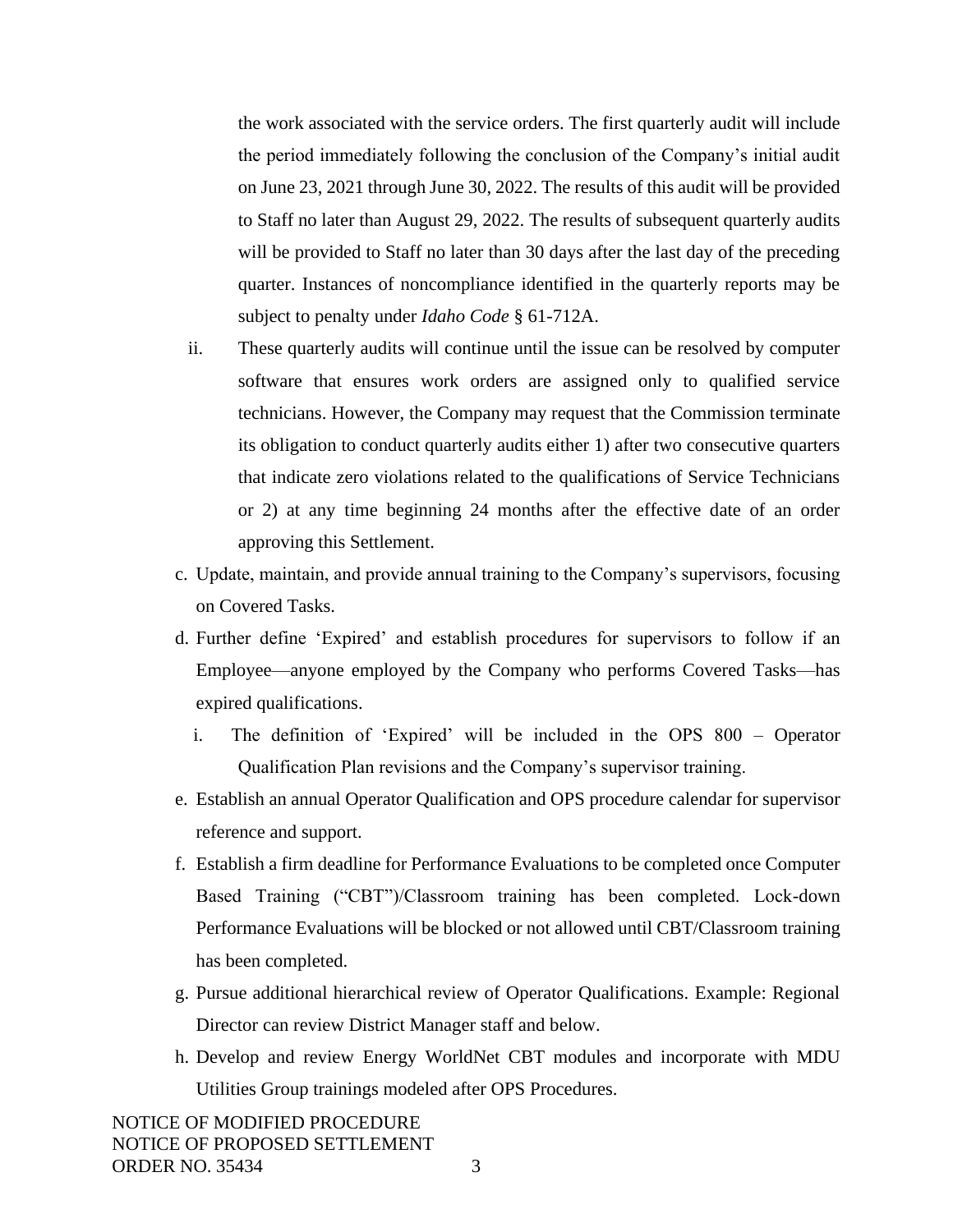- i. Review MDU Utilities Group training for newly hired Employees who perform Covered Tasks.
- j. Review and re-write OPS 800 Operator Qualification Plan to incorporate the above recommendations.
- k. Training provided will identify the avenues for reporting concerns regarding operator qualifications.
- **2. Quarterly reports.** The Company agrees to provide quarterly reports regarding its implementation of the action-items described above to the Executive Director of Idaho Public Utilities Commission no later than the 15th day after the last day of the preceding quarter. Quarterly reports for each action item will continue to be filed until (i) the action item is complete; (ii) a completion report, discussed below, is approved by the Commission; or (iii) this Settlement is otherwise terminated by the Commission.
- **3. Abeyance and waiver of penalty.** The penalty proposed in the Complaint shall be held in abeyance pending successful implementation of the action items described above. The penalty shall be waived upon termination of the Settlement, described below. If the Company violates any term of this Settlement, Commission Staff may request imposition of the entire penalty amount alleged in the Complaint. Any dispute regarding the Company's compliance with this Settlement shall be submitted to the Commission for resolution.
- **4. Termination of Settlement.** This Settlement shall terminate upon the earlier of (i) completion of the action items described above as indicated by the filing and final approval by the Commission of a completion report or similar document agreed to by the Parties; (ii) upon stipulation of the Parties approved by the Commission; or (iii) upon approval by the Commission of a petition filed by the Company.
- **5. Extension of deadlines.** The dates agreed to in the Settlement can be extended only upon request of the Company, based on the occurrence of an event that cannot be anticipated or controlled by the Company. A request to extend a deadline shall be supported by an explanation of the circumstances justifying an extension and must be approved by the Commission.

YOU ARE FURTHER NOTIFIED that the Commission will review the Settlement under Commission Rules 271-280. *See* IDAPA 31.01.01.271-280.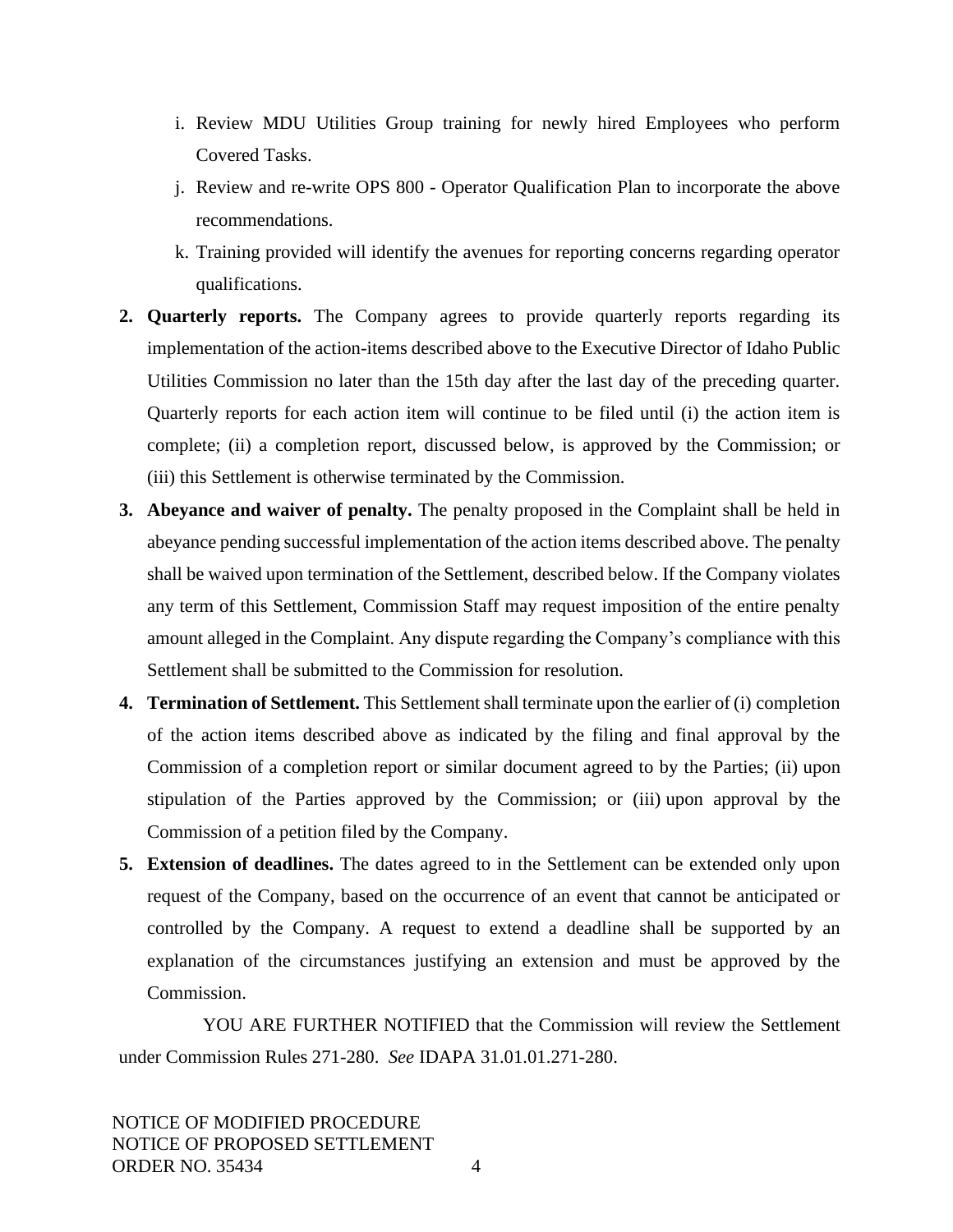YOU ARE FURTHER NOTIFIED that the Settlement does not bind the Commission. The Commission will independently review the Settlement to decide whether to approve it, reject it, or state conditions under which to accept it. The Settlement proponents ultimately must prove it is just, fair, and reasonable, in the public interest, or otherwise in accordance with law or regulatory policy.

YOU ARE FURTHER NOTIFIED that the Settlement, and supporting work papers, testimony, and exhibits are available for public inspection during regular business hours at the Commission's office. They also may be viewed on the Commission's web site at www.puc.idaho.gov by clicking on the "Natural Gas" icon, select "Open Cases," and click on the case number, Case No. INT-G-22-01, as shown on this document.

### **NOTICE OF MODIFIED PROCEDURE**

YOU ARE HEREBY NOTIFIED that the Commission has determined that the public interest may not require a formal hearing in this matter, and it will review the case through written submissions under the Commission's Rules of Modified Procedure Rules 201 through 204 of the Idaho Public Utilities Commission's Rules of Procedure, IDAPA 31.01.01.201-204. The Commission notes that Modified Procedure and written comments have proven to be an effective means for obtaining public input and participation.

YOU ARE FURTHER NOTIFIED that persons desiring to state a position on this Application may file a written comment explaining why they support or oppose the Application. Persons who would like a hearing must specifically request a hearing in their written comments. **Interested persons shall have 14 days from the service date of this Order to file written comments**. Comments must be filed through the Commission's website or by e-mail unless computer access is unavailable. To comment electronically, please access the Commission's website at [www.puc.idaho.gov.](http://www.puc.idaho.gov/) Click the "Case Comment Form" and complete the form using the case number as it appears on the front of this document. To file by e-mail, the customer must email the comments to the Commission Secretary and the Company at the e-mail addresses listed below. If computer access is unavailable, then comments may be mailed to the Commission and Company at these addresses: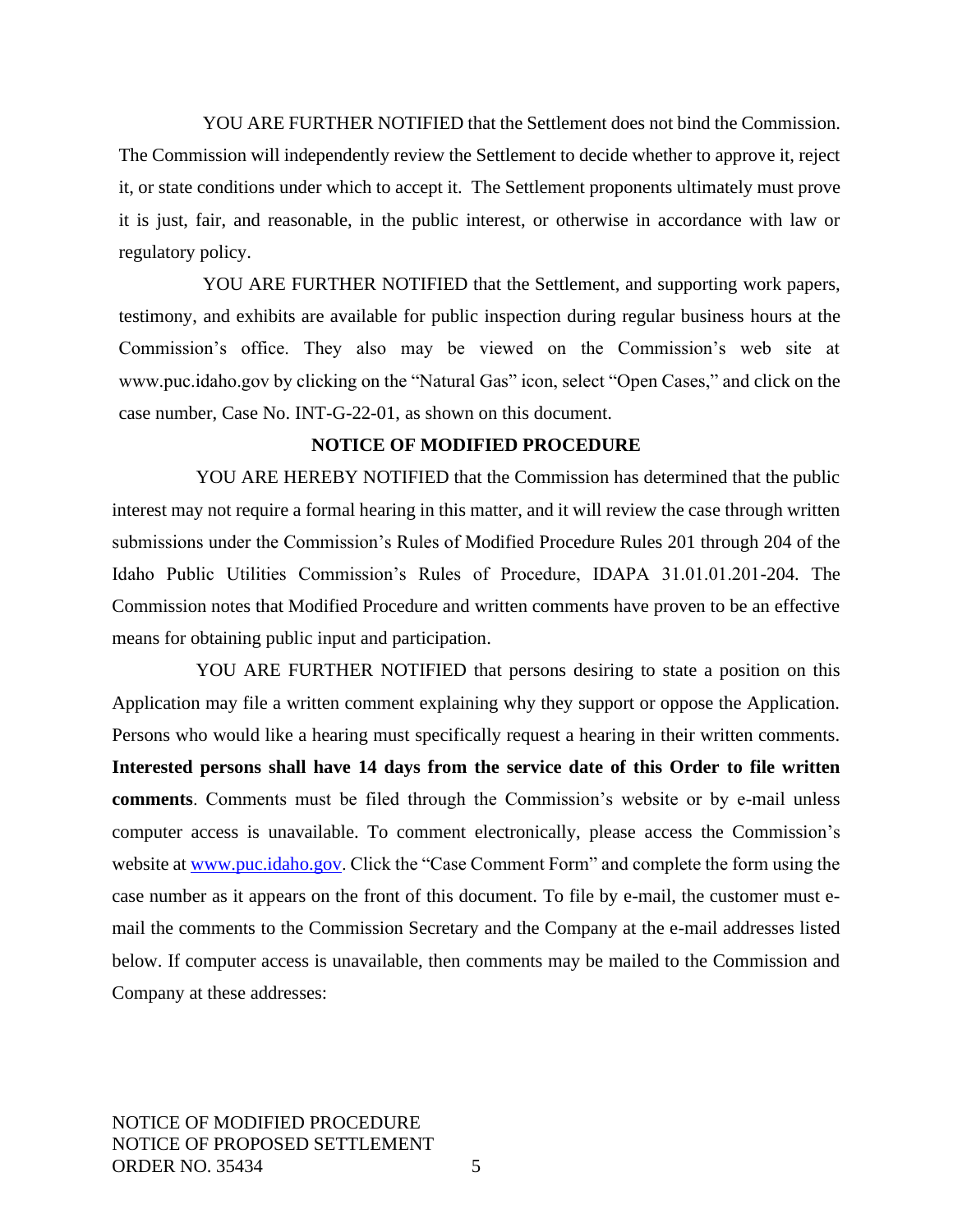#### **For the Idaho Public Utilities Commission:**

Commission Secretary Idaho Public Utilities Commission P.O. Box 83720 Boise, Idaho 83720-0074 [secretary@puc.idaho.gov](mailto:secretary@puc.idaho.gov)

Street Address for Express Mail:

11331 W. Chinden Blvd. Building 8, Suite 201-A Boise, Idaho 83714

#### **For Intermountain Gas:**

Lori A. Blattner Intermountain Gas Company P.O. Box 7608 Boise, Idaho 83707 [lori.blattner@intgas.com](mailto:pat.ehrbar@avistacorp.com)

Preston N. Carter Givens Pursley LLP 601 W. Bannock St. Boise, Idaho 83702 [prestoncartrer@givenspursley.com](mailto:prestoncartrer@givenspursley.com)

YOU ARE FURTHER NOTIFIED that the Parties must file any reply comments **within 21 days of the service date on this Order.**

YOU ARE FURTHER NOTIFIED that if no written comments or protests are received within the time limit set, the Commission will consider this matter on its merits and enter its order without a formal hearing. If written comments are received within the time limit set, the Commission will consider them and, in its discretion, may set the same for formal hearing.

YOU ARE FURTHER NOTIFIED that all proceedings in this case will be conducted pursuant to the Commission's jurisdiction under Title 61 of the Idaho Code, and the Commission may enter any final Order consistent with its authority under Title 61.

YOU ARE FURTHER NOTIFIED that all proceedings in this matter will be conducted pursuant to the Commission's Rules of Procedure, IDAPA 31.01.01.000, et seq.

*(Remainder of this page intentionally left blank)*